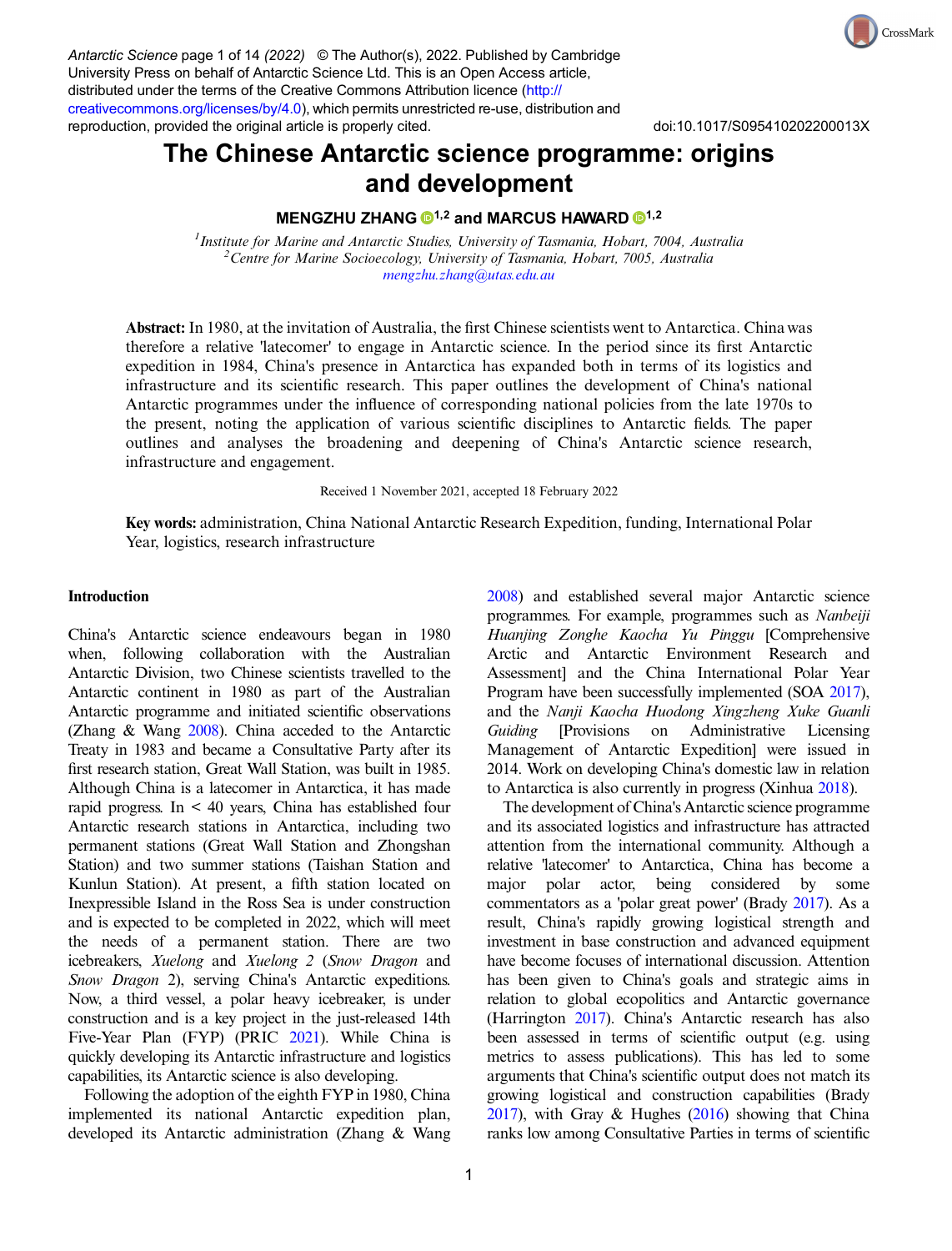research output and citation counts. There is also Chinese literature that uses bibliometrics to analyse the achievements of Chinese Antarctic scientific research from 1982 to 2011, which has found that while the numbers of Chinese publications and citations are increasing, they still lag behind those of the leading Antarctic states, such as the USA and Australia (Zhang & Hua [2014\)](#page-13-0). However, there is no literature giving a detailed assessment of China's Antarctic science programmes. This paper seeks to fill this gap by providing an overview of the Chinese Antarctic science programme from the 1980s to the present.

This paper begins with an introduction to the establishment and development of the Chinese Antarctic science programme in terms of its administration, infrastructure and logistics. It aims to show the origins and progress of the development of China's Antarctic science by describing the evolution of the Chinese Antarctic activities and affairs over the past 40 years and noting the development of Antarctic science disciplines.

#### China's presence in Antarctica

#### **Origins**

China's focus on the Antarctic emerged in the late 1970s. While China had shown some interest in the1957–1958 International Geophysical Year (also known as the third International Polar Year (IPY)), ultimately it did not participate (He [2016](#page-12-0)). On 5 March 1978, the National Science Conference was held in Beijing, a milestone event in the history of the development of China's science and technology programmes and capabilities. At this conference, Deng Xiaoping, China's paramount leader, put forward the viewpoint that 'kexue jishu shi diyi shengchanli' [science and technology are the primary productive forces], and he called on all parts of the country to vigorously promote and popularize scientific knowledge. The conference led to a sharp increase in the circulation of science and technology newspapers and popular science books (Yuan [2008](#page-13-0)). In December 1978, China held the Third Plenary Session of the Eleventh Central Committee. The important national policy of 'reform and opening up' was put forward at this meeting. This policy encouraged scientists to use their strengths and to cooperate actively with the outside world. As few Chinese scientists had ever been abroad at that time, let alone to Antarctica, the curiosity and interest of scientists in opportunities to work in the most southerly continent can be imagined. It is against this background that China began a new chapter in Antarctic scientific exploration.

## 1980–1990

The late 1970s to the early 1980s was the initial period of China's scientific and technological reform. The Science

Foundation of the Chinese Academy of Sciences and the National Key Technologies Research and Development Programs of China were established in this period (Fan [2018](#page-12-0)). In terms of the Antarctic and Southern Ocean research, this was also a period when China began research on and fieldwork in Antarctica.

In January 1980, two Chinese scientists, Zhang Qingsong and Dong Zhaoqian, were invited to join an Australian National Antarctic Research Expedition (ANARE) team to Casey Station under the sponsorship of the Australian Antarctic Division. Then they visited the USA's McMurdo Station, New Zealand's Scott Station and France's Dumont d'Urville Station with the then director of the Australian Antarctic Division. In 1981, Qingsong spent the winter at the Australia's Davis Station to gain additional experience in station construction and management, becoming the first Chinese national to overwinter in Antarctica (Chen & Allison [2016](#page-12-0)).

In 1981, China applied for accession to the Antarctic Treaty and the Scientific Committee on Antarctic Research (SCAR) but was told that it did not meet the requirements for Consultative Party status as set out in the Antarctic Treaty (not having independently conducted an Antarctic expedition or established a research station in Antarctica). At that point, China could only seek to join as a Contracting Party and could not participate in decision-making in the Antarctic Treaty Consultative Meeting (ATCM). As a result, in 1982, China sent a large number of scientists to visit and study other countries' Antarctic stations (Hao [2013\)](#page-12-0). In 1983, China signed the Antarctic Treaty and officially became a Contracting Party to the Antarctic Treaty.

The first China Antarctic Research Expedition (CHINARE) team (591 people) went to the Antarctic in November 1984 to build a research station on King George Island and to conduct scientific investigations. The total cost of the expedition was ∼20 million Chinese yuan (CNY; ∼3.04 million US dollars at current rates; Wen [2008\)](#page-13-0). Before they set off, Deng Xiaoping wrote an inscription for the CHINARE: 'Wei renlei heping liyong nanji zuochu gongxian' [Contribute to mankind's peaceful use of Antarctica]. Since then, this slogan has become the guideline for China's Antarctic activities and policies. Chinese Antarctic expeditions to the South Pole became an annual practice after 1984.

In 1985, Great Wall Station was built on King George Island on the Antarctic Peninsula. Eight Chinese scientists completed their first wintering at Great Wall Station. Therefore, with the establishment of Great Wall Station and the independent completion of an Antarctic expedition, China met the requirements for Consultative Party status and was formally accepted by the ATCM as an Antarctic Treaty Consultative Party on 7 October 1985. As a result, China had at that time the right to participate in decision-making on Antarctic affairs. In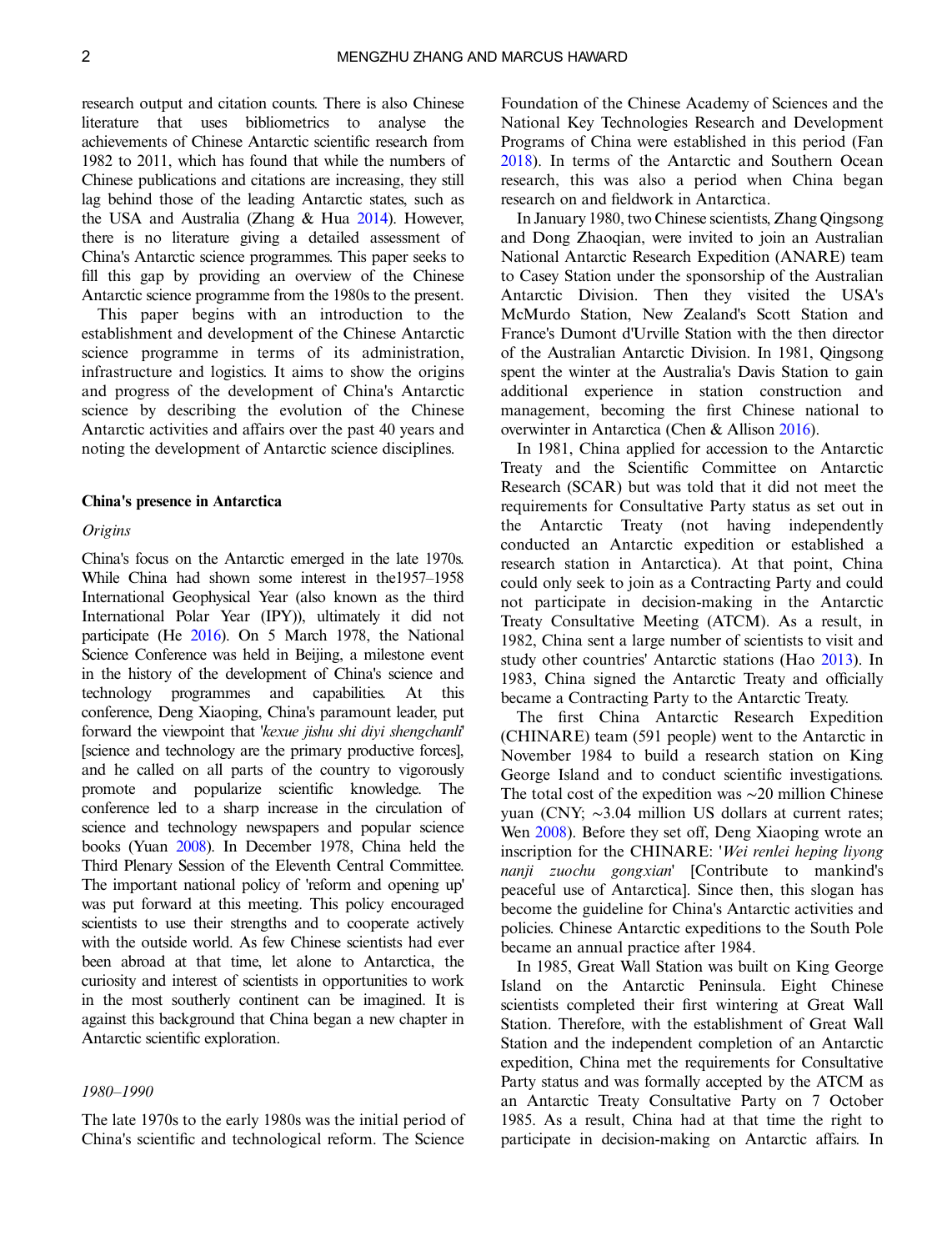1986, China officially became a member of SCAR. In 1988, the fifth CHINARE went to East Antarctica for the first time, and the second annual station, Zhongshan Station, was established in the Larsemann Hills by Prydz Bay.

China submitted reports to SCAR in 1988 and 1989 reporting its key scientific activities in Antarctica (Chinese Committee on Antarctic Research [1989](#page-12-0)). The reports said that the projects carried out at Great Wall Station included research on spatiography, meteorology, atmospheric whistling, the ionosphere, glaciology, geomagnetism, geology and geography, seismology, biology and human physiology. Among them, Great Wall Station also cooperated with scientists from Japan's National Polar Research Centre for biological investigations. The key projects in Zhongshan Station included research on meteorology, the ionosphere, spatiography, geomagnetism, geology and geography, surveying and mapping, biology and human physiology. In addition, during the ocean component of the expedition, scientists also carried out surveys on krill, marine hydrology and marine chemistry (Chinese Committee on Antarctic Research [1989\)](#page-12-0).

In the first 10 years of China's entry into Antarctica, its main activities were focused on the establishment of the two research stations and the preliminary investigations and understanding of various scientific disciplines in Antarctica, focusing on conventional observations on a small scale.

#### 1990–2000

The period from 1990 to 2000 saw China implement the eighth and ninth FYPs. Beginning in 1990, China's focus on Antarctica gradually shifted from station building to scientific research and resource investigation. In 1990, China carried out the first Antarctic inspection of some research stations in the King George Island area and submitted a report to the ATCM. In the same year, Qin Dahe, a Chinese glaciologist and climatologist, and five other scientists from different countries completed the 'International Trans-Antarctica Expedition' and obtained ice and snow samples that filled a gap in Chinese glaciology (Qin et al. [1998\)](#page-12-0).

In 1992, the United Nations Conference on Environment and Development adopted 'Agenda 21', a global action plan to address the Conference's sustainability commitments. In 1994, China passed 'China's Agenda 21'. To better implement the spirit of 'China's Agenda 21' in the marine field, the State Oceanic Administration (SOA) formulated 'China's Marine Agenda 21' in 1996. 'China's Marine Agenda 21' clearly put forward the objectives of improving the comprehensive management mechanism of national marine resources, protecting the marine environment, strengthening marine scientific research and

technological development (Sun [1997\)](#page-13-0). Chapter 10 of the 'China's Marine Agenda 21' gives instructions for polar exploration and, reflecting a key principle of the Antarctic treaty, which is committed to the peaceful use of the region, sets the goals of actively participating in the ATCM, maintaining the purposes and principles of the Antarctic Treaty, strengthening cooperation with SCAR and expanding collaborations and exchanges with countries engaged in polar science (SOA [1996\)](#page-13-0).

During the period of the eighth FYP, China initially formed a logistical and support system of 'one ship, two stations' for scientific expeditions to the Antarctic. This also enabled the key research project 'China's Antarctic Expedition and Scientific Research' to proceed smoothly (Pan [2014](#page-12-0)). There were seven special studies in this project, which included research programmes on 1) the development and utilization of krill resources in the Southern Ocean, 2) ecosystems in key areas of Antarctica, 3) the lithospheric structure, formation, evolution and geodynamics of the Antarctic continent and continental shelf basin, 4) the climate and environmental changes and the modern environmental background since the late Pleistocene, 5) the interaction between Antarctica and the global climate and environment, 6) the global behaviour of the solar-terrestrial system in Antarctica and 7) the influence of the Antarctic environment on human physiology, psychology, health and labour capacity and medical support. Among these programmes, high-level research results have been obtained in three major research fields, including the study of the Antarctic krill ecosystem, Antarctic geological structure research and the study of upper atmospheric physics, which have been recognized and appreciated by the international scientific and technological community (Pan [2014](#page-12-0)).

On the basis of the scientific research achievements of the eighth FYP, China's polar scientists continued to carry out key Antarctic projects during the ninth FYP period and expanded China's Antarctic activities. The National Science and Technology Commission of China finally agreed to include the project 'Research on the Antarctic Region's Response and Feedback to Global Changes' in the 1998 National Key Technologies Research and Development Programs. This project focused on the basic processes of ocean, atmosphere and terrestrial interactions in East Antarctica and their impacts on global environmental changes (Chen [2010\)](#page-12-0).In 2001, the above project was completed, including a national evaluation of its achievements.

One of the achievements of this project was that, in 2000, Sun Liguang, a Chinese ecologist, published a paper on Antarctic research in Nature, which was the first paper by a Chinese ecologist to be published in this prestigious journal. This study, entitled 'A 3,000-year record of penguin populations', proposed a typomorphic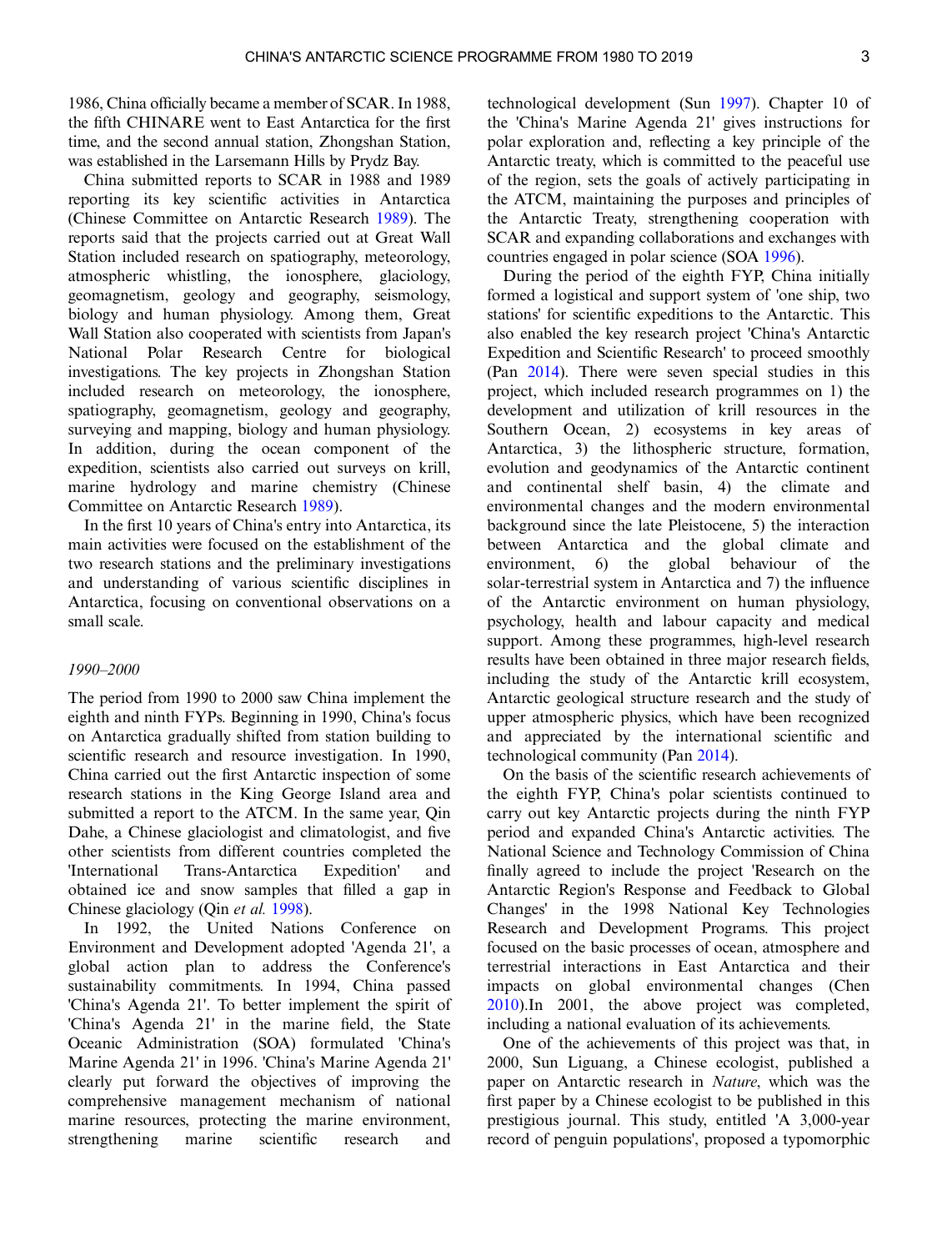element combination method for identifying penguin dung in sediments and reconstructed the changes in the population of penguins in Adelaide Island in Antarctica over the past 3000 years (Sun et al. [2000\)](#page-13-0). This important scientific achievement was also rated as an 'Excellent Achievement in Scientific and Technological Research in the 9<sup>th</sup> FYP' by the Ministry of Science and Technology, Ministry of Finance, State Development Planning Commission and State Economic and Trade Commission. During the 10 years of the eighth and ninth FYPs, China's Antarctic expedition and research system took shape and produced internationally influential results. In 1999, the Chinese Antarctic and Arctic Administration (CAA) also began legislative work on the 'Regulations on the Management of Antarctic Activities' (CAA & PRIC [2014\)](#page-12-0).

#### 2000–2010

China's plans for Antarctica during 2000–2010 mainly focused on extending the capacity of Antarctic scientific research and on its involvement in the 2007–2008 IPY programmes. The expansions of both Great Wall Station on King George Island and Zhongshan Station in the Larsemann Hills were key capacity-building projects. These were the first large-scale investments and station expansions using modern construction technologies since Great Wall Station was established in the early 1980s (CAA [2003\)](#page-12-0). During the 10th FYP period, China invested 870 million CNY (∼134 million US dollars at current rates) in polar research, twice the amount of the previous three FYPs (University of Science and Technology of China [2001\)](#page-13-0).

In 2007, China participated the fourth IPY. The IPY is an important event in the polar science community. Polar scientists from all over the world exchange results, discuss the key areas of polar research in the future and introduce to the public how the changes in polar regions affect human life. The first two IPYs were held 50 years apart, in 1882 and 1932. At the end of the Second World War, it was recognized that significant scientific advances supported international collaboration over a shorter period, leading to the establishment of the IGY 1957–1958 (Summerhayes [2008](#page-13-0)).

As early as 1955, China expressed its intention to participate in the third IGY, but only if Taiwan was not accepted as a participant, reflecting the historical issue of 'two Chinas' (i.e. the People's Republic of China and the Republic of China; Zou [1993](#page-13-0)). However, China actively participated in organizing and planning the fourth IPY and was an active participant in this significant international event. China proposed 16 research programmes addressing four major topics (Zhang & Wang [2008](#page-13-0), Liu [2018](#page-12-0)). The first was the implementation of the cross-sectional survey of the

Prydz Bay-Amery Ice Shelf-Dome A (the PANDA programme), which was also the core research plan of this IPY. The second was to conduct a comprehensive survey of the Arctic. The third was to strengthen cooperation with various countries in the research of the Antarctic and the Arctic. The fourth was to raise citizens' awareness of the polar regions (Zhang & Wang [2008](#page-13-0)). With the expansion of Great Wall Station and Zhongshan Station being completed, China highlighted in a new goal, which was to accelerate the construction of an inland summer station. In 2008, China established its first inland Antarctic summer research station, Kunlun Station, in the Dome A area, the highest part of the inland ice sheet.

Wu Jun, deputy director of the CAA, said in an interview in 2008 that, from the perspective of Antarctic scientific research, four areas in the region were of the highest priority: the Terrestrial South Pole, the South Magnetic Pole, Dome C and the highest site at Dome A. Wu continued to note that while the USA, Russia, France and Italy had established scientific research stations at the first three sites, Dome A remained 'blank' (Cui [2008\)](#page-12-0). Therefore, the establishment of Kunlun Station was not only of great scientific importance but also held strategic significance for China.

#### 2010–2020

Between 2010 and 2020, China vigorously promoted research into the polar Earth sciences, the life sciences, the physical sciences and the social sciences, and it actively cooperated in international 'big science' projects (i.e. large-scale scientific research projects with a high budgets funded by one or more governments; Merriam-Webster [n.d](#page-12-0).). At the 18th National Congress of the Communist Party of China in 2012, General Secretary Hu Jintao proposed building China into a maritime power. The Haiyang Qiangguo Zhanlue [Marine Power Strategy] included improving China's ability to open up new resources groups, developing the marine economy, protecting the marine environment and safeguarding the country's maritime rights and interests (Wang [2020\)](#page-13-0).

The polar regions are of great significance to the global climate as they drive the global atmosphere, ocean circulation and carbon cycle and are rich in resources such as freshwater resources and living resources. Therefore, improving China's polar capacities is an important part of it becoming a marine power (Pang et al. [2017](#page-12-0)). Since 2012, various key tasks of the polar expedition have been carried out. The key national programme titled the Comprehensive Arctic and Antarctic Environment Research and Assessment (CAAERA) was officially launched and implemented in 2012 (Luo [2012](#page-12-0)). One of the CAAERA projects entitled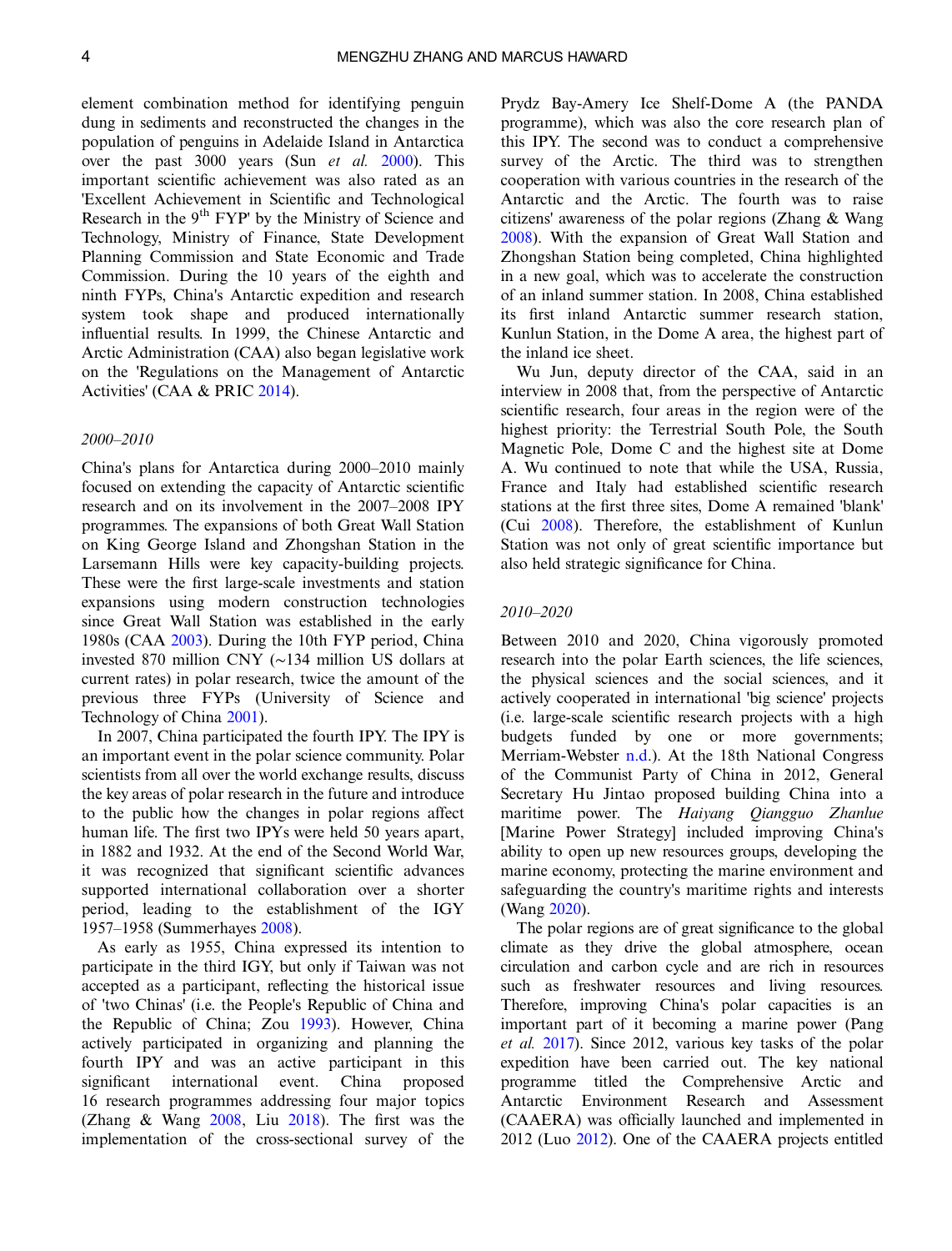'Strategic Evaluation of Polar National Interests', which included social science research components, addressed five sub-topics: polar geopolitics research, polar resource utilization strategy research, polar science and technology development strategy research, polar legal systems and polar powers' policy research (CAA & PRIC [2012](#page-12-0)).

In 2014, seven research institutes and universities were commissioned to carry out special research on issues deemed to be 'hot', including Antarctic protected areas, China's soft power in Antarctica, Antarctic tourism and Antarctic management (CAA & PRIC [2016\)](#page-12-0). In 2015, the 'Proposals of the Central Committee of the Communist Party of China on Formulating the Thirteenth Five-Year Plan for National Economic and Social Development' also made important arrangements for polar work for the first time, proposing active participation in the formulation of international rules in new areas, such as the polar regions (Central Committee of the Communist Party of China [2015\)](#page-12-0).

In 2017, the 40th ATCM was held in Beijing, the first time China had hosted this meeting. A member of the Standing Committee of the Political Bureau of the Central Committee of the Communist Party of China and Vice Premier, Mr Zhang Gaoli, attended the opening ceremony and delivered a major speech. In his speech, Zhang emphasized that China attaches great importance to the governance and development of Antarctica. This speech reiterated the comments made by Chinese President Xi Jinping during a visit to Hobart, Australia, in 2014, which also highlighted the significance of scientific research in Antarctica. President Xi said China was willing to work with the international community to better understand, protect and use Antarctica (Wu [2014](#page-13-0)). Li Keqiang, Premier of the State Council of China, also proposed the further development of polar expeditions (Ministry of Foreign Affairs of the People's Republic of China [2017](#page-12-0)).

Before the 2017 ATCM, China released a white paper entitled 'China's Antarctic Activities' that described the achievements of China's Antarctic science over the past 35 years, its interest in Antarctica and its future goals in Antarctica. In 2019, Qin Weijia, director of the CAA, speaking at the China Symposium on Polar Science, noted that the CAA had taken the lead in organizing the preparation of the plan of 'Priority Fields of Basic Research in Polar Science', with > 100 experts from the Ministry of Natural Resources (MNR), the Ministry of Education (MOE), the Chinese Academy of Sciences and the China Meteorological Administration participating in the preparation (Xinhua [2019](#page-13-0)). Six priorities of basic polar science in the next 5–10 years were identified. These areas included 1) polar ice-sheet instability and sea-level change, 2) Arctic sea ice-air interactions and their effects on the climate, 3) changes in the circulation of the Southern Ocean and their global effects, 4) geological

resources and environment assessments of the North Pole and South Pole, 5) the sensitivities and vulnerabilities of polar ecosystems and 6) solar-terrestrial coupling and polar atmospheric interactions (Xinhua [2019](#page-13-0)).

China's presence in Antarctica is shaped by broad policy directions, as described above. Key areas are the administration of the Antarctic programme, the management of logistical support and conducting science. The following section outlines the administration of China's Antarctic science programme.

#### China's Antarctic science programme

## Administration

China's Antarctic expedition and research project management are undertaken through cooperation between many national organizations and universities. [Figure 1](#page-5-0) gives a simple outline of China's Antarctic administration. The SOA was established in 1964 and was managed by the Chinese Navy at that time. By 1993, the management of the SOA was transferred to the State Scientific and Technological Commission of the People's Republic of China (now the Ministry of Science and Technology of People's Republic of China). In 1998, the SOA was under the management of the Ministry of Land and Resources. China established the MNR in 2018, which integrated the responsibilities of the Ministry of Land and Resources (which will be described later). After the reform and opening up in 1978, China vigorously implemented the policy of 'develop the country through science and education', striving to narrow the gap between it and other major countries. As a consequence, in August 1978, the SOA submitted a document on the 'Request for Conducting Antarctic Expedition', suggesting the establishment of a national Antarctic scientific committee and for China to conduct its first Antarctic expedition (Guo [2009](#page-12-0)).

In 1981, the National Antarctic Investigation Commission (NAIC) was formally established. The members of the NAIC came from the National Science and Technology Commission, the Ministry of Foreign Affairs, the SOA and 16 other organizations. The NAIC was also China's first official institution for polar affairs, which clearly shows China's interest in Antarctica at that time and its determination to develop Antarctic research. In 1989, the Polar Research Institute of China (PRIC) was established in Shanghai. The PRIC is China's only scientific research and support centre that specializes in polar expeditions, and it is affiliated with the SOA. It was mainly responsible for polar scientific research and survey work as well as the management and servicing of polar information and archives.

In 1994, the NAIC was renamed as the Chinese Arctic and Antarctic Administration (CAA) with responsibility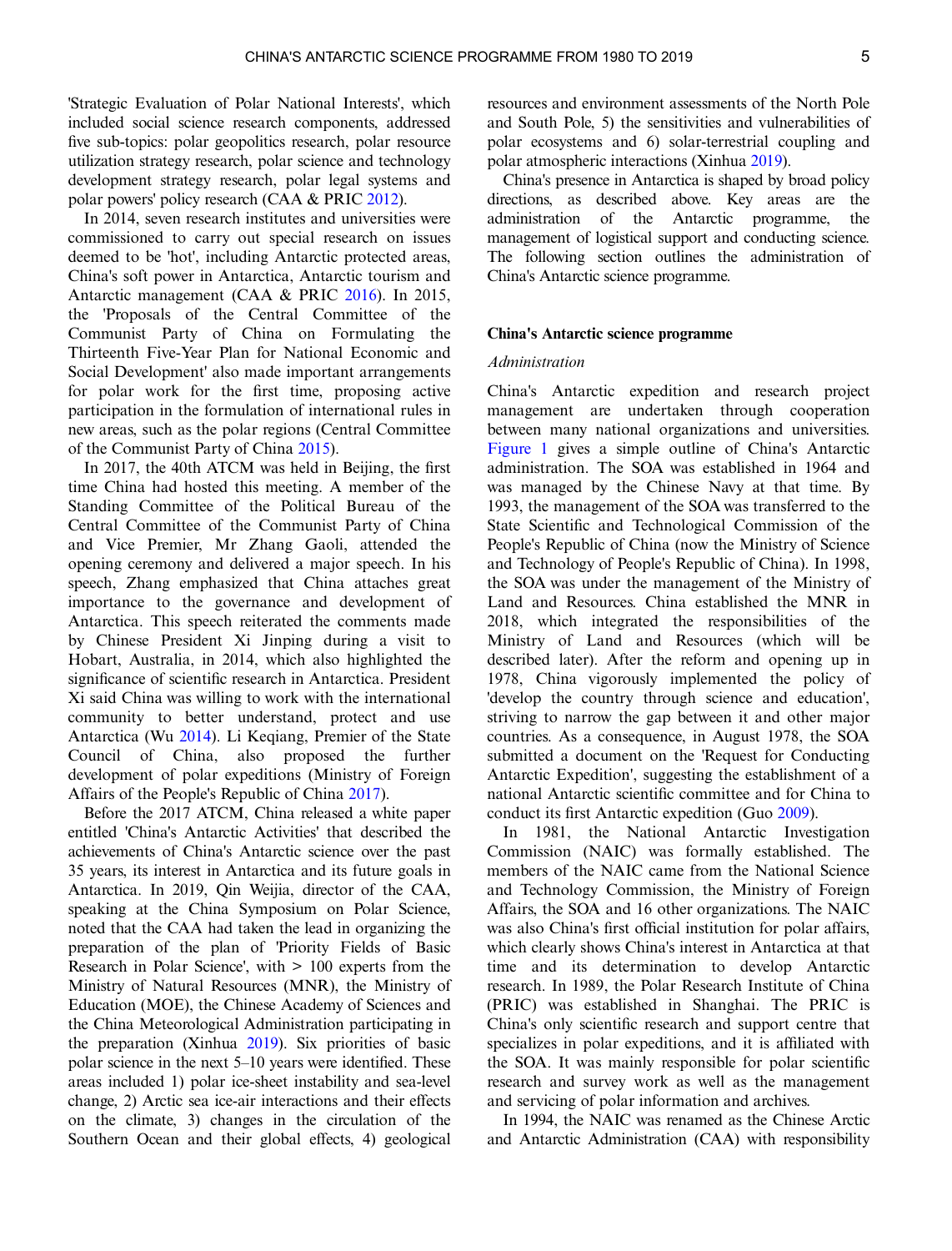<span id="page-5-0"></span>

Fig. 1. The structure of China's key Antarctic administrative departments, as well as their founding dates and present locations. The grey boxes indicate that the organization has changed its name or been merged with another (sources from Chinese official websites and Zhang et al. [2019](#page-13-0)).

for formulating policies and strategic plans for the development of China's polar work. In 2018, the 13th National People's Congress approved the plan to establish the MNR, which is under the jurisdiction of the State Council of China. The MNR took over the responsibilities of the Ministry of Land and Resources, which oversaw the SOA, and six other ministries. The MNR has taken over many of the responsibilities of the former SOA (Zhang et al. [2019\)](#page-13-0). One of the responsibilities of the SOA was to organize and carry out international exchanges and cooperation in the marine field, to participate in negotiations and consultations on foreign-related marine affairs, to organize the implementation of international marine conventions, treaties and agreements such as the United Nations Convention on the Law of the Sea and the Antarctic Treaty and to undertake affairs related to the polar regions, high seas and international sea beds (SOA [2014](#page-13-0)).

In addition to these administrative organizations, many universities in China are also involved in Antarctic activities. In 2010, to promote the development of China's higher education in oceanography and marine industries, the SOA and the MOE identified 17 universities directly under the MOE, such as Peking University, Tsinghua University and the Ocean University of China (MOE [2010\)](#page-12-0). These 17 universities have established marine science and marine technology colleges, and the vast majority of Chinese marine workers graduate from these universities. This cooperation with the MOE enables universities to receive

increased financial support for marine disciplines, which increases the strength of key disciplines and the standing of these marine science-orientated universities (MOE [2010](#page-12-0)).

At the same time, these universities have also been actively developing cooperative education projects and scientific investigation projects together with overseas universities. China aims to cooperate with overseas ocean and Antarctic universities to extend China's ocean and Antarctic research and enhance its international standing. For example, the Ocean University of China (the most prestigious university regarding China's marine disciplines) started the  $2 + 2'$  cooperation programme of undergraduate education with the University of Tasmania in 2014, which is also a key university regarding marine and Antarctic disciplines in Australia (Institute for Marine and Antarctic Studies [2014](#page-12-0)). At present, this programme has been undertaken for 7 years.

#### Logistics and infrastructure

Logistical support is central to the development of Antarctic research, supporting the development and maintenance of the infrastructure to carry out scientific expeditions in Antarctica and ensuring the personal safety of expedition members. The logistics of China's Antarctic expedition are mainly handled by the PRIC. The PRIC's logistics departments mainly include communication, medical, energy, transportation and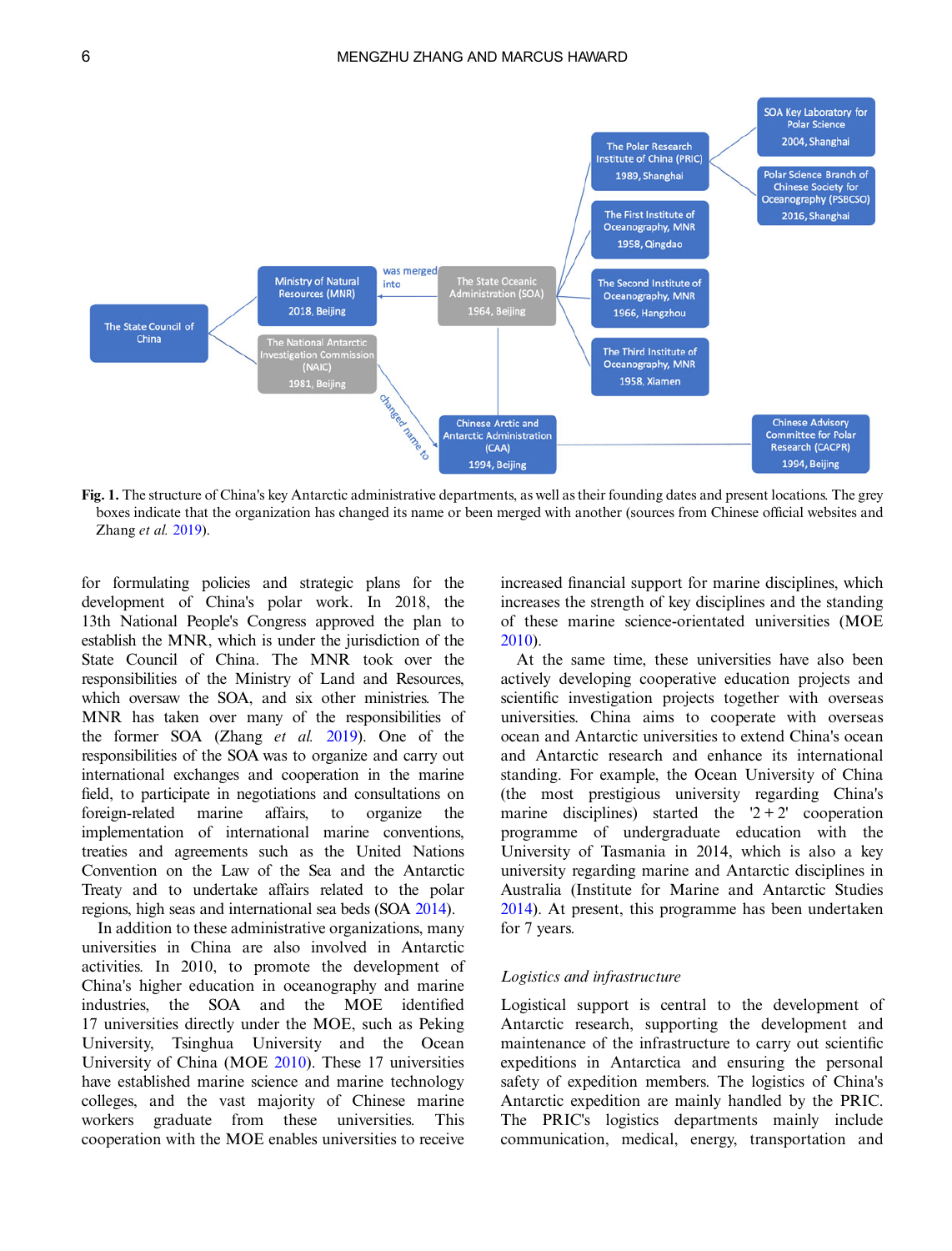environmental protection sections. In the 1980s, a large number of experts from Japan, New Zealand, Australia and other countries visited China many times to impart their experience in Antarctic exploration, organization and management, base construction and logistics, as well as to provide training for China's Antarctic expedition. Before China's first icebreaker, the Snow Dragon, was put into operation, most Chinese Antarctic explorers set out from China by plane and then went on to Antarctica aboard other countries' vessels (Chen et al. [1988\)](#page-12-0).

In October 1994, the Snow Dragon's first voyage transported Antarctic scientific researchers and supplies to Zhongshan Station. In December 1995, as part of the 12th CHINARE, the Snow Dragon voyaged to Great Wall Station for the first time. Due to a fire caused by the failure of a generator, the Snow Dragon was forced to cancel several other scientific activities and planned logistical and transport activities (Qin [1997](#page-12-0)). In 1997, the Snow Dragon voyage to Great Wall Station supported the clean-up and removal of 250 tons of waste that had accumulated at the station. The support team also built a new wharf and completed large-scale repair and improvement work. At Zhongshan Station, the installation of the hydropower project and sewage treatment system was completed and a comprehensive clean-up of equipment and waste in the station area took place (Chen [1999](#page-12-0)). In 2001, the SOA reformed the main responsibilities, internal institutions and staffing of the CAA. The CAA transferred the management and logistical support functions of Great Wall Station and Zhongshan Station to the PRIC (CAA 2003).

From 2001 to 2010, China completed a series of capacity-building projects at its Antarctic stations. The expedition teams demolished the old buildings and installed new sites at Great Wall Station and Zhongshan Station. This process included building a new power plant, accommodation and activity centre and the construction of a satellite communication system and e-mail system at Zhongshan Station (Xinhua [2009](#page-13-0)). Through the renovation of the original equipment and facilities and the construction of several new buildings, the business support and logistical capacities of the two stations were greatly improved, as were the living conditions of the station staff. During the fourth IPY from 2007 to 2008, China established Xiongmao Matou (PANDA Terminal) in the Larsemann Hills at Zhongshan Station, which is regarded as a high-quality wharf (Australian Antarctic Data Centre [2008](#page-12-0)). The PANDA Terminal is the only wharf built on the Antarctic landmass by China. It is used for cargo loading and unloading during annual Antarctic expeditions. The PANDA Terminal was also important in the construction of China's first inland station: Kunlun Station. In 2009, Kunlun Station, situated at

Table I. Number of scientific and logistical projects for the 12 China Antarctic Research Expeditions (CHINARE) from 2004 to 2016 (data from the China Ocean Yearbook series of articles).

| <b>CHINARE</b>    | Scientific projects | Logistical projects |
|-------------------|---------------------|---------------------|
| $21st(2004-2005)$ | > 30                | 8                   |
| 22nd (2005–2006)  | 35                  | 12                  |
| 23rd (2006–2007)  | 12                  | 7                   |
| 24th (2007-2008)  | 36                  | 11                  |
| 25th (2008-2009)  | 48                  | 8                   |
| 26th (2009-2010)  | 59                  | 11                  |
| 27th (2010-2011)  | 31                  | 20                  |
| 28th (2011-2012)  | 41                  | 12.                 |
| 29th (2012-2013)  | 37                  | 15                  |
| 30th (2013–2014)  | 30                  | 15                  |
| $31st(2014-2015)$ | 46                  | 8                   |
| 32nd (2015–2016)  | 45                  | 30                  |

Dome A, the highest point of the Antarctic inland ice sheet, was constructed with an area of  $402 \text{ m}^2$ , which can be used by up to 15–20 people for summer scientific research.

In terms of logistics personnel selection, the SOA started in 2007 to organize the pre-selection of overwintering support personnel for Great Wall Station and Zhongshan Station. After physical examinations, psychological tests, indoor education, outdoor training and base-related knowledge assessment, the personnel who have obtained a pre-selection qualification are then selected (CAA [2008\)](#page-12-0).

China's development of its logistical support system as part of the development and expansion of its Antarctic science programme has had other outcomes. It has been involved in a large number of cooperative international logistical exercises to Antarctic and has supported search-and-rescue activities where required (Chen & Allison [2016](#page-12-0), Bergin & Press [2020,](#page-12-0) Hong [2021](#page-12-0)).

Table I shows the number of scientific and logistical projects for the 12 Antarctic expeditions from 2004 to 2016. The available data on the number of scientific and logistical projects have been used to compare China's scientific programmes and its logistical programmes. On the whole, the numbers of scientific and logistical projects carried out by CHINARE are relatively stable each year, with 30–50 scientific projects and  $~\sim$ 10 logistical projects. It is worth noting that in the 23rd CHINARE, the scientific and logistical tasks were lower in number than those of other years, especially the scientific tasks. At that time, the Snow Dragon was being upgraded and did not take part in the 23rd CHINARE. Therefore, with the support of the Australian Antarctic Division, the personnel and supplies for Zhongshan Station were transported by Australian ships. The personnel and supplies for Great Wall Station were flown in by the Chilean Air Force as in previous years. The scientific missions of the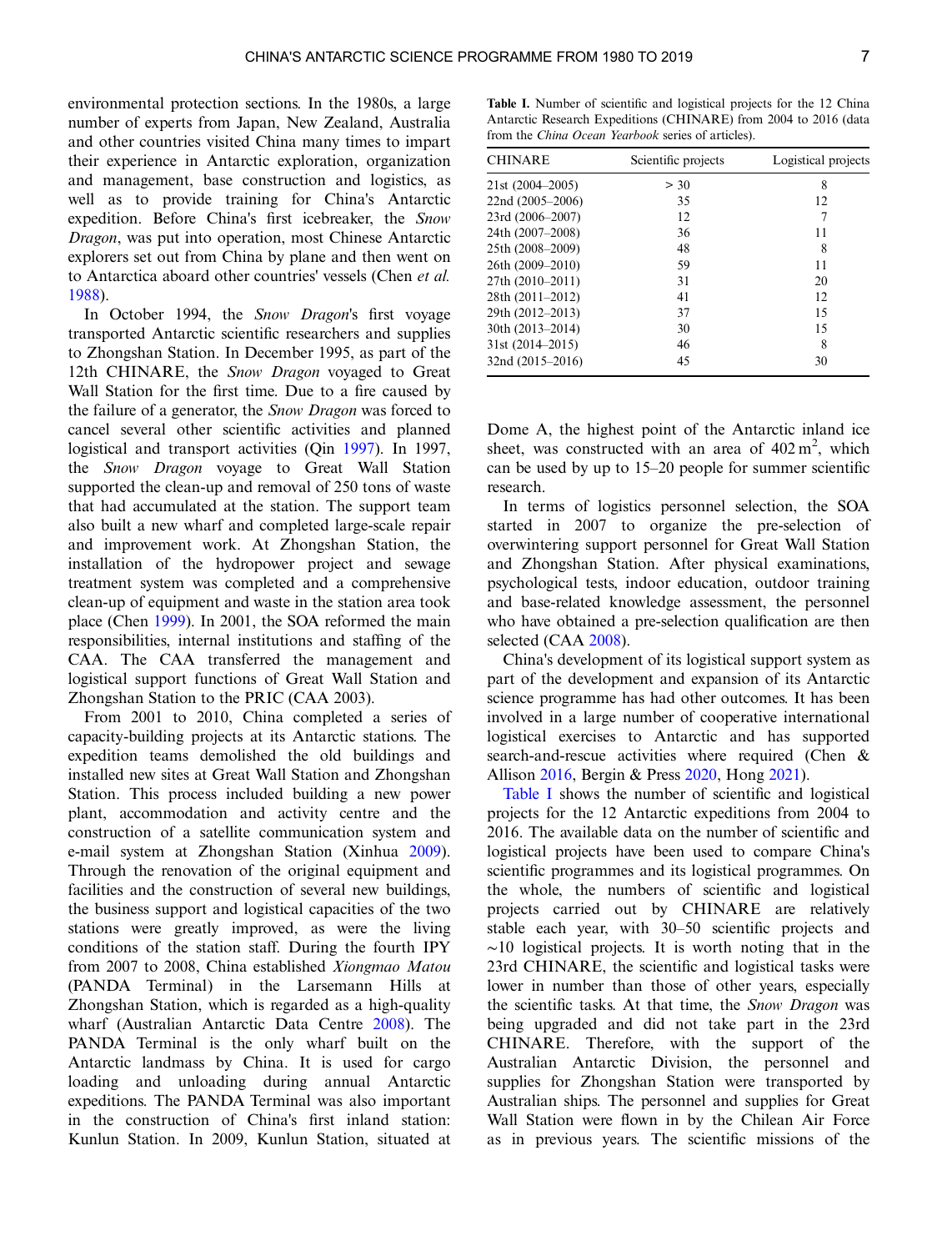24th, 25th and 26th CHINAREs have increased in number due to the implementation of China's plan for the fourth IPY for 2007–2008.

#### Science as the 'currency of credibility'<sup>1</sup>

As early as 1957, Zhu Kezhen, vice president of the Chinese Academy of Sciences, proposed the necessity of polar research (Lu & Bian [2011\)](#page-12-0). After the initial phase of Chinese Antarctic research, the completion of Great Wall Station and Zhongshan Station led to the establishment of work in glaciology, meteorology, biology, geology, geodesy, oceanography, environmental science and human science, reflecting the broadening of the programme and the deepening of scientific research analysis.

Early scientific work included routine observations, including land observations, such as meteorological observations and field investigations, issuing weather forecasts, recording earthquake frequencies, drawing maps, collecting various animal, plant and rock samples, drilling palaeomagnetic samples and ice and snow samples, etc. As for the marine observations, the main tasks were biological and chemical sampling and catching krill (Yang [1992](#page-13-0)).

In the late 1980s, China recognized the need to improve its status within the Antarctic Treaty System (ATS) and to have its scientific research and Antarctic programmes recognized by the other Antarctic Treaty Consultative Parties. In formulating China's eighth FYP and 10 year plan for Antarctica, China proposed that its Antarctic work in the next 10 years would focus on scientific investigation and research, strive to make breakthrough progress in the investigation of and research into relevant disciplines, achieve international best practice in science, improve China's scientific and technological development, continuously enhance China's influence and decision-making power in Antarctic affairs, and safeguard China's rights and interests. After nearly 40 years of development, China's Antarctic investigation and research have moved from a single discipline to a comprehensive, multidisciplinary approach, from the local region to the large scale, closely combining Antarctic scientific research with global climate change research (Shen [2017\)](#page-13-0). As China's Antarctic science has developed, it has broadened in scope. The following sections describe the development of various disciplines from the early 1980s.

#### Glaciology

In November 1981, a Chinese glaciologist, Xie Zichu, was selected by the former NAIC (now CAA) to overwinter at

Australia's Casey Station to learn glacier survey techniques. This was the beginning of China's Antarctic Glaciology research. By June 1988, five glaciologists had carried out glacial research at Casey Station, mainly studying the surface profile and understanding the physical processes in the near-surfaces of glaciers and the chemical and physical characteristics of ice cores. From the summer of 1985, Chinese glaciologists began to analyse the geochemistry of Nelson Ice Cap near Great Wall Station, measure the speed and thickness of the ice surface, observe the seasonal variation in sea ice and snow cover and drill shallow ice cores (< 30 m deep; Yang [1992\)](#page-13-0). The study of ice cores is an important discipline of Antarctic research because it provides a lot of valuable information relating to long-term climate change. In 2004, China's 21st Antarctic expedition went to Dome A for the first time to conduct a scientific investigation on the inland ice sheet and obtained a 108 m ice core at the top of Dome A (CAA [2006](#page-12-0)). In 2009, Kunlun Station was built in the Dome A area. So far, China has drilled 800 m of ice core at Dome A. Regarding studying the origins and evolution of the Antarctic ice sheet, China has carried out a detailed survey of the topography of the Gambutchev Mountains and has revealed the original topography of the alpine longitudinal valley in the core area of the mountains for the first time in the world (SOA [2017\)](#page-13-0).

#### Meteorology

In 1981, Bian Lingen, a meteorologist of the Chinese Academy of Meteorological Sciences, took part in the overwintering expedition at Australia's Mawson Station, becoming the first Chinese meteorologist to visit the Antarctic (Lu & Bian [2011\)](#page-12-0). In 1985 and 1989, China's meteorological stations at Great Wall Station and Zhongshan Station were recognized by the World Meteorological Organization (WMO) and included in the World Weather Watch. The two stations regularly carried out ground meteorological observations every day, compiled meteorological telegrams and sent them to the world meteorological centre through Chile's Base Presidente Eduardo Frei Montalva and Australia's Davis Station. From September 1983 to November 1987, China sent three upper atmospheric physicists to Australia's Davis Station and Casey Station and Japan's Showa Station to observe the aurora, whistles and the ionosphere. In 1986, Great Wall Station installed an ionospheric detector, and Chinese atmospheric physicists began to observe and analyse ionospheric phenomena independently (Yang [1992\)](#page-13-0). Since 2002, China has set up several automatic weather stations on the route from Zhongshan Station to Dome A. Therefore, in addition to routine observations, Chinese scientists started to study the dynamic physical and chemical science of the

<sup>&</sup>lt;sup>1</sup>Concept used by Quilty [\(1990](#page-13-0)).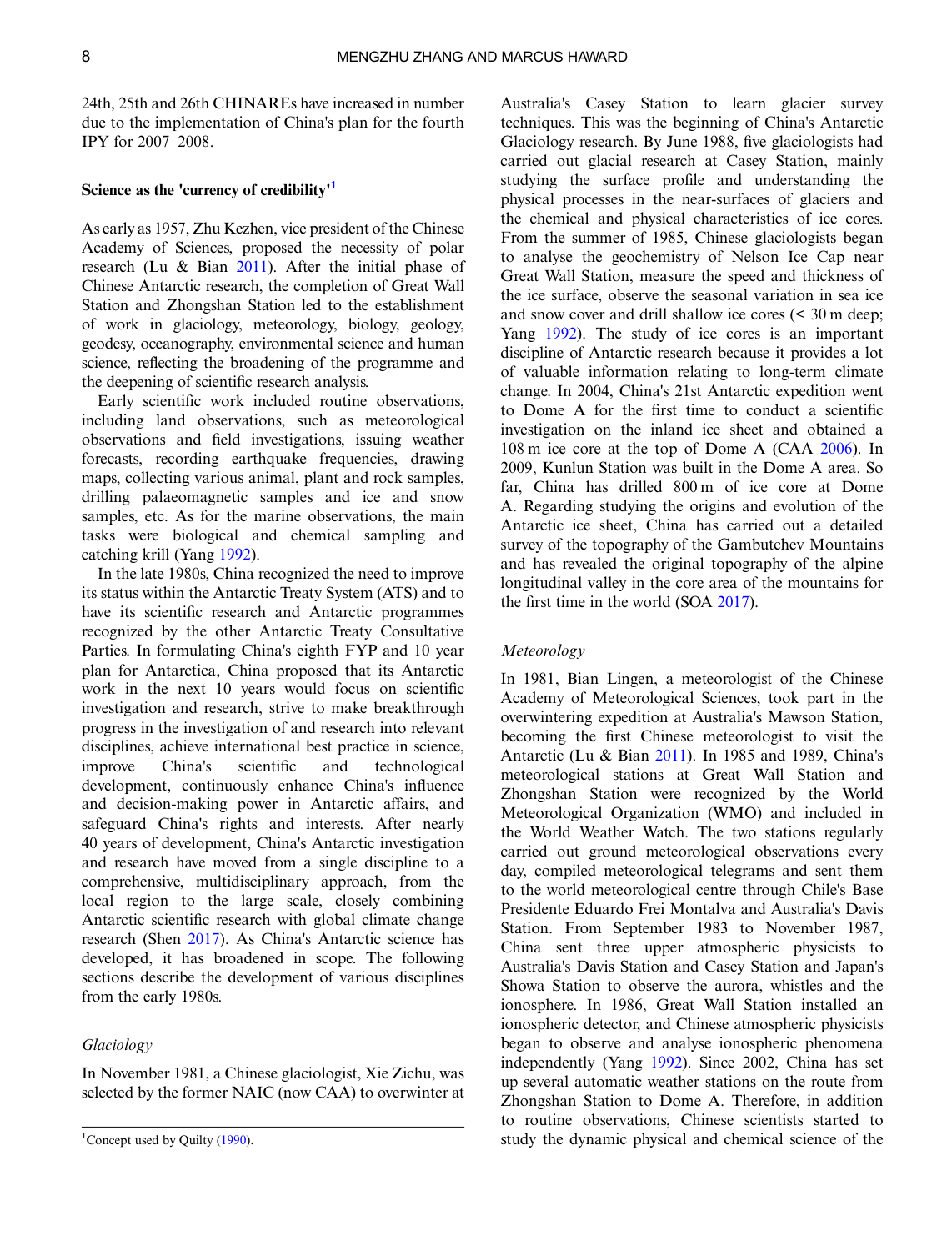upper atmosphere and developed an Antarctic climate model from data gained at Zhongshan Station. Some important achievements have been made in the study of the polar atmospheric boundary-layer structure and energy balance, extreme weather, sea-ice modelling, interactions between the sea, ice and atmosphere and the teleconnection mechanisms of climate impacts on China (Lu & Bian [2011\)](#page-12-0).

#### Biology and life sciences

China's research on Antarctic biology was initially carried out at foreign Antarctic stations. From November 1981 to March 1986, China sent 10 biologists to Australia's Davis Station, New Zealand's Scott Station and Chile's Marsh base for biological investigation and research. After the completion of Great Wall Station, Chinese biologists mainly studied intertidal organisms, plankton, microorganisms, terrestrial organisms and birds at Great Wall Station and the South Shetland Islands (Yang [1992](#page-13-0)). Therefore, China's early research on Antarctic biology mainly focused on the classification of animals and plants and some ecosystem research. After the establishment of the CAAERA programme, comprehensive biological and ecological studies began. Since 2012, Chinese scientists have carried out background ecological environment investigations at the base of Great Wall Station and undertaken an observation programme at a site at Great Wall Station (SOA [2016c](#page-13-0)). In addition, human science in Antarctica was also in the scope of early Chinese research. However, it was not until 2007 that China systematically carried out physiological and psychological research on the inland ice sheet expedition members for the first time. China carried out a study of the adaptive physiological and psychological changes and mechanisms of humans at Dome A, an extremely cold and low-oxygen environment. This study was one of the nine international cooperative research projects of the fourth IPY led by the expert group of human science of the SCAR (Zhang [2007](#page-13-0)).

## Geology and geophysics

China's systematic study of Antarctic geology began in 1984 with the establishment of Great Wall Station and the comprehensive launch of scientific investigation. Previously, some expatriate scientists visited the Vestfold Hills at Davis Station and the dry valley across the Antarctic mountains at Scott Station (Zhao et al. [2018](#page-13-0)). From 1985 to 1989, Chinese geologists conducted a series of geological surveys on the Fildes Peninsula on King George Island, carried out petrological, mineralogical, trace element and isotopic studies and established the stratigraphic sequence of the Fildes Peninsula (Yang [1992\)](#page-13-0). Later, the scope of the geological investigation was gradually expanded. Geological investigation of the Grove Mountain area was carried out near Zhongshan Station, describing in detail the evolutionary process of the East Antarctic ice sheet since the early Pliocene (SOA [2017](#page-13-0)).

During the 2004–2005 CHINARE, the expedition team carried out a comprehensive and systematic geological survey of the eastern edge of the Amery Ice Shelf and the coastal area of Prydz Bay and established a geological event sequence for the region. During the 2007–2008 IPY, the Chinese expedition team set up six seismic stations in the Antarctic inland and acquired valuable data. In 2019, China's self-developed polar ice sheet and subglacial bedrock drilling equipment was first utilized in Antarctica, and the nearly 200 m-thick Antarctic ice sheet was drilled through to obtain continuous ice-core samples and subglacial core samples. In recent years, scientists have also conducted local investigations and analyses of some mineral areas, such as the North Prince Charles mountain area and the South Shetland Islands area (Zhao et al. [2018](#page-13-0)). In the field of marine geology, Chinese geologists have been engaged in the investigation and study of submarine topography, marine sediments, gravity anomaly fields, geomagnetics, tectonic divisions and geological evolution (Yang [1992\)](#page-13-0).

## Surveying, mapping and remote sensing

In 1984 and 1988, a surveying and mapping team established geodetic origin and temporary elevation data at Great Wall Station and Zhongshan Station, respectively, and established a geodetic control network. They carried out satellite positioning observations, astronomical surveys, gyrostatic orientations, laser ranging, levelling, aerial photography, gravity surveys and close-range photogrammetry at the two stations. In 1995 and 1997, Great Wall Station and Zhongshan Station participated in the SCAR Epoch Global Positioning System (GPS) Campaigns (Dongchen & Zhang  $2012$ ). So far,  $> 400$  maps covering nearly 300 000 km<sup>2</sup> of Antarctica have been mapped and compiled and > 300 Antarctic regions have been named. In 1999, the Chinese Antarctic Centre of Surveying and Mapping initially established China's Antarctic Geographic Information System (GIS).

In 2007, CHINARE scientists deployed several ice and snow environmental sensors from Zhongshan Station to Dome A, started the field collection of remote sensing parameters (including albedo, temperature and aerosols) and carried out remote sensing mapping, ice velocity and ice and snow change research. As one of the projects of the CAAERA programme, the Antarctic Environmental Remote Sensing Investigation project has made some achievements, and there are plans to expand the investigation area in the future in order to carry out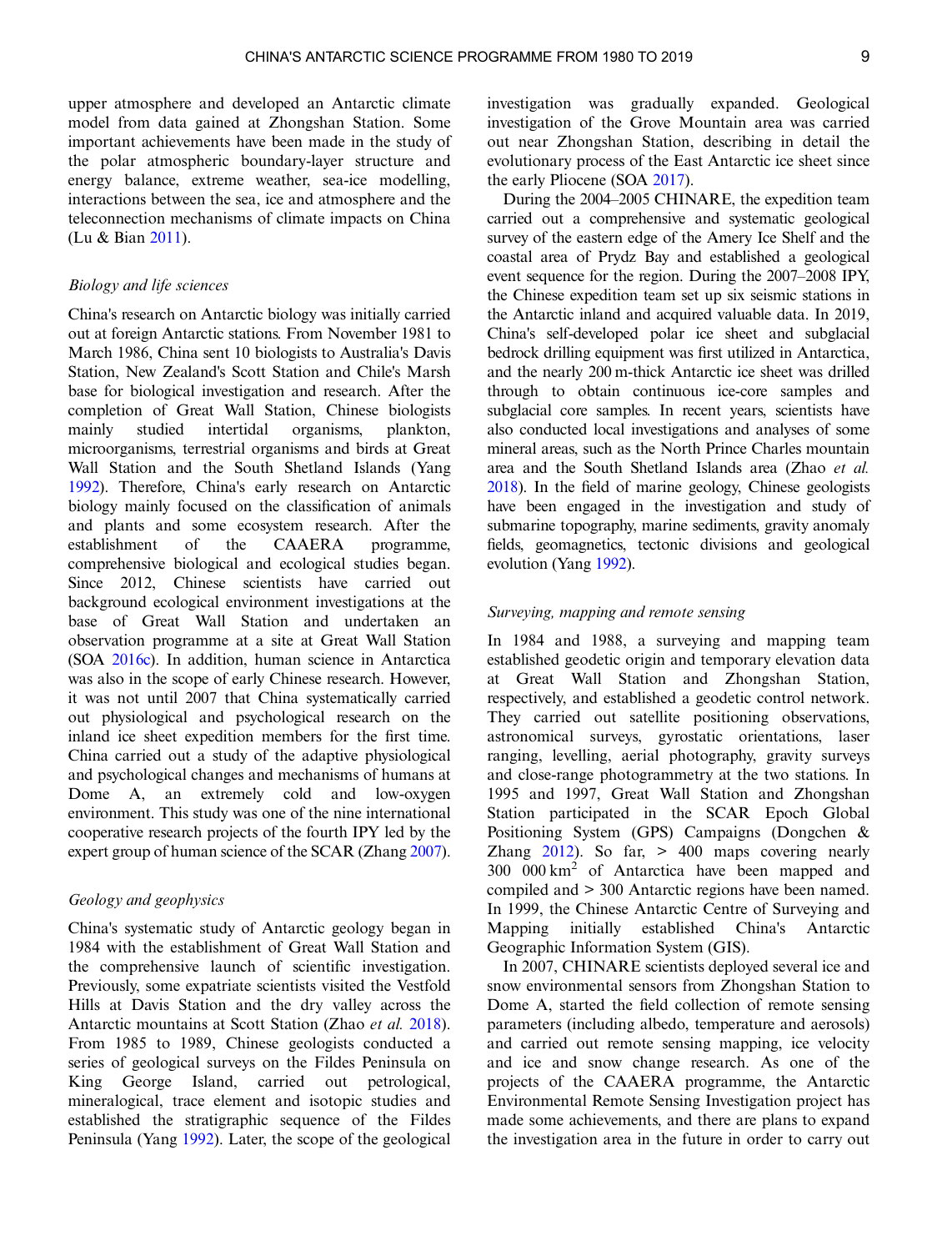research on changes in polar environmental characteristics and improve the utilization rate of Chinese satellite data (SOA [2016a](#page-13-0)).

#### Meteorites and astronomy

During China's 15th Antarctic expedition in 1998–1999, four meteorites were harvested for the first time during the first comprehensive expedition to the Grove Mountain area. By 2019, China has carried out seven comprehensive investigations in the Grove Mountain area and collected 12 665 meteorite samples. In December 2000, a seminar on Chinese Antarctic Meteorite research was held in Shanghai and the first Chinese Antarctic meteorite research expert committee was elected. The committee is responsible for the collection, preservation, use and scientific research of Antarctic meteorites. During the 19th CHINARE in 2002–2003, meteorite collection was listed as an important scientific research activity for the first time. Since 2006, China has gradually established and improved its Antarctic meteorite sample network-sharing platform and launched in-depth research studies. China ranks third in the world in terms of the number of Antarctic meteorites collected, although it lags behind the USA and Japan in terms of quantity of meteorites and level of research conducted. The study of Antarctic meteorites is important because the concentration of Antarctic meteorites is considered to be closely related to changes of climate and ice-sheet behaviour over the past few million years (Harvey [2003\)](#page-12-0). At the suggestion of scientists, China has drawn up plans to set up a special Antarctic meteorite project or a special Antarctic meteorite investigation team to continue work in new meteorite-rich areas and to further the study of the evolutionary history of the Antarctic ice sheet (Wang et al. [2018](#page-13-0)).

In 2007, with a series of national key research projects underway, China began to construct the Dome A astronomical observation base at Kunlun Station. The comprehensive survey of the Dome A observatory site was also one of the PANDA programmes during the fourth IPY, and it is also a project of international cooperation with the participation of China, Australia and the USA. Work at the Dome A observatory site in Antarctica shows that the astronomical observation conditions in the inland area of Antarctica are better than those of any other conventional astronomical observation site on Earth. In addition, the unique geographical location and physical environment also help to make Dome A one of the best astronomical observation sites. China's Antarctic astronomical observation has gone through the stage of astronomical site selection and observation using small-scale equipment. At present, trial observation using medium-sized equipment has begun, and the construction of large astronomical scientific facilities will soon begin (Qiu [2012\)](#page-12-0). Since 2007, China's Antarctic astronomy has

developed from a stationary small optical telescope array (Chinese Small Telescope Array; CSTAR) to a trio of medium-sized Antarctic survey telescopes (AST3), and China plans to build two advanced large-scale facilities (i.e. a 2.5 m survey telescope - Kunlun Dark Universe Telescope (KDUST) - and a 5 m telescope - Dome A Terahertz Explorer-5 (DATE5); Qiu [2012](#page-12-0)). The project involving the construction of the Antarctic observatory has been listed in the 'Medium and Long-Term Plan for the Key National Technology Infrastructure Construction (2012–2030)' issued and implemented in 2013. Its main scientific objectives are to study dark matter and dark energy, the highly red-shifted universe, the formation and evolution of stars and galaxies and exoplanets and the origin of life (Wang et al. [2018](#page-13-0)).

#### Marine physics

In 1980, two Chinese physical oceanographers made the first observation of the Southern Ocean at Casey Station. During China's first Antarctic expedition in 1984, the Southern Ocean expedition team completed a comprehensive oceanographic survey focusing on the waters around the South Shetland Islands and the north-east of the Bellingshausen Sea. This was the first time that China had carried out in situ observation of the Southern Ocean on one of its own ships (Shi et al. [2013](#page-13-0)). During its third Antarctic expedition, China conducted its first global oceanic scientific expedition. After the completion of Zhongshan Station in 1989, the focus of China's Southern Ocean investigation shifted to the water mass and circulation in Prydz Bay in the Indian Ocean sector. Its key research areas and contents also include the south-east Indian Ocean and the Drake Passage, the Antarctic Polar Front, the Antarctic Circumpolar Current, sea-ice process, etc., and using satellite remote sensing in order to carry out large-scale long-term continuous observation of the Southern Ocean (Yang [1992,](#page-13-0) Shi et al. [2013](#page-13-0)).

Scientific investigation of the Southern Ocean has always been one of the key tasks carried out by Chinese Antarctic research vessels. After nearly 40 years of investigation and research, China's physical oceanography research has made great progress, although it still lags behind the world's best science in terms of both depth and breadth of research (Shi *et al.* [2013](#page-13-0)). According to Shi *et al.* [\(2013\)](#page-13-0), an important research direction for Chinese physical oceanographers in the future is work on the inter-annual and inter-decadal variation of the Southern Ocean and its role in the global climate system.

## Marine chemistry

The Chinese study of marine chemistry in the Southern Ocean began in 1984 with its first Southern Ocean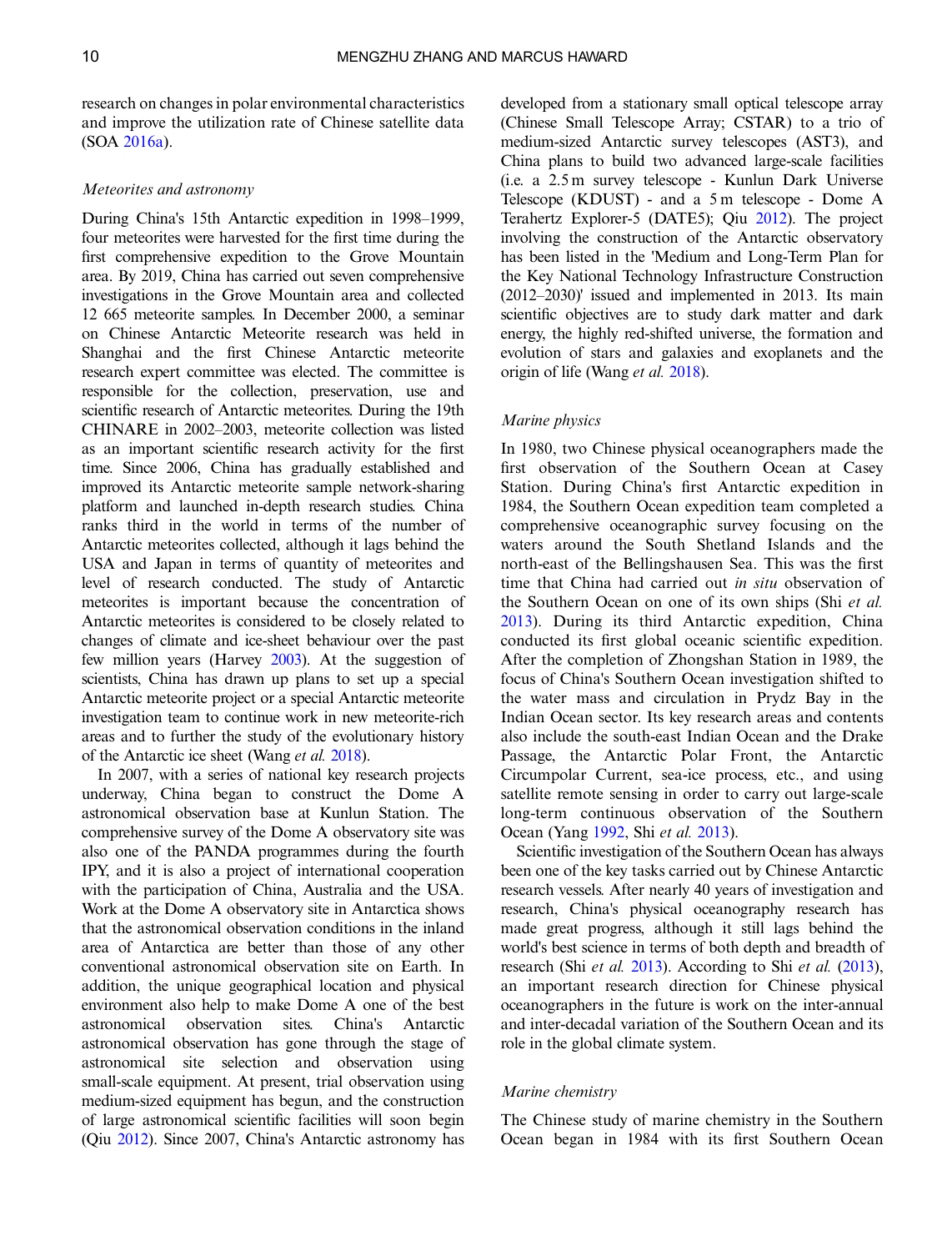<span id="page-10-0"></span>

Fig. 2. The general trend of changes in China's Antarctic scientific projects from 1986 to 2019. The orange line shows the number of projects and the blue line shows the level of funding (data from the National Natural Science Foundation website: [https://fund.sciencenet.cn\)](https://fund.sciencenet.cn).

investigation, focusing mainly on marine atmospheric chemistry. At that time, a group of returning Chinese scholars from the USA, the UK and Canada set up the first marine atmospheric chemistry research group in China, installed their own aerosol sampling system on the Xiangyanghong 10 research vessel and started the first field observation and research on marine aerosol chemistry (Chen et al. [2018\)](#page-12-0). Later, China carried out studies on the metallic elements in the atmosphere over the Southern Ocean, the sea-air exchange process and biogeochemical cycle process, the characteristics of the distribution of air pollution and the impacts of human activities in station areas (Yang [1992](#page-13-0), Chen et al. [2018](#page-12-0)). At the same time, China also strengthened its research and development of key technologies for real-time observation. According to Chen et al. [\(2018](#page-12-0)), China's marine atmospheric chemistry research in the Southern Ocean will continue to focus on the impacts of the atmospheric transport of global terrestrial chemicals on the Southern Ocean ecosystem and Antarctic continental environment and strengthen its research into major topics of international concern, such as the carbon cycle of the Southern Ocean and ocean acidification.

## Marine biology

In 1981, Dong Zhaoqian joined the Australian Antarctic expedition team for the second time to investigate the Southern Ocean and participated in the Biological

Investigation of Marine Antarctic Systems and Stocks (BIOMASS), an international programme focused on assessing marine living resources such as krill (Pu & Dong [2003](#page-12-0)). Since 1984, China's biological research in the Southern Ocean has focused on the study of Antarctic krill, as well as other marine organisms, mainly including oceanic phytoplankton, zooplankton, microorganisms, the benthos and seabirds (Yang [1992](#page-13-0)). A project surveying the Southern Ocean microplankton community structure and biodiversity was one of the key activities carried out by China during the fourth IPY.

China acceded to the Convention on the Conservation of Antarctic Marine Living Resources (CCAMLR) on 19 September 2006 and became a CCAMLR member on 2 October 2007. It officially launched research into the development and rational utilization of Antarctic krill and other biological resources in 2009 (SOA [2016b](#page-13-0)). As noted above, in 2010, the SOA launched the CAAERA programme, with the investigation and assessment of Antarctic krill and other biological resources in the waters around Antarctica as one of the key research topics of this programme. Since the first Chinese Antarctic expedition, the investigation of krill biological resources and environmental conditions has been the focus of China's Southern Ocean biological investigation. According to the SOA ([2016b](#page-13-0)), China will continue to study the impacts of global climate change and human activities on the polar ecological environment by analysing the trends in annual variations of krill, and it will assess the regional distribution and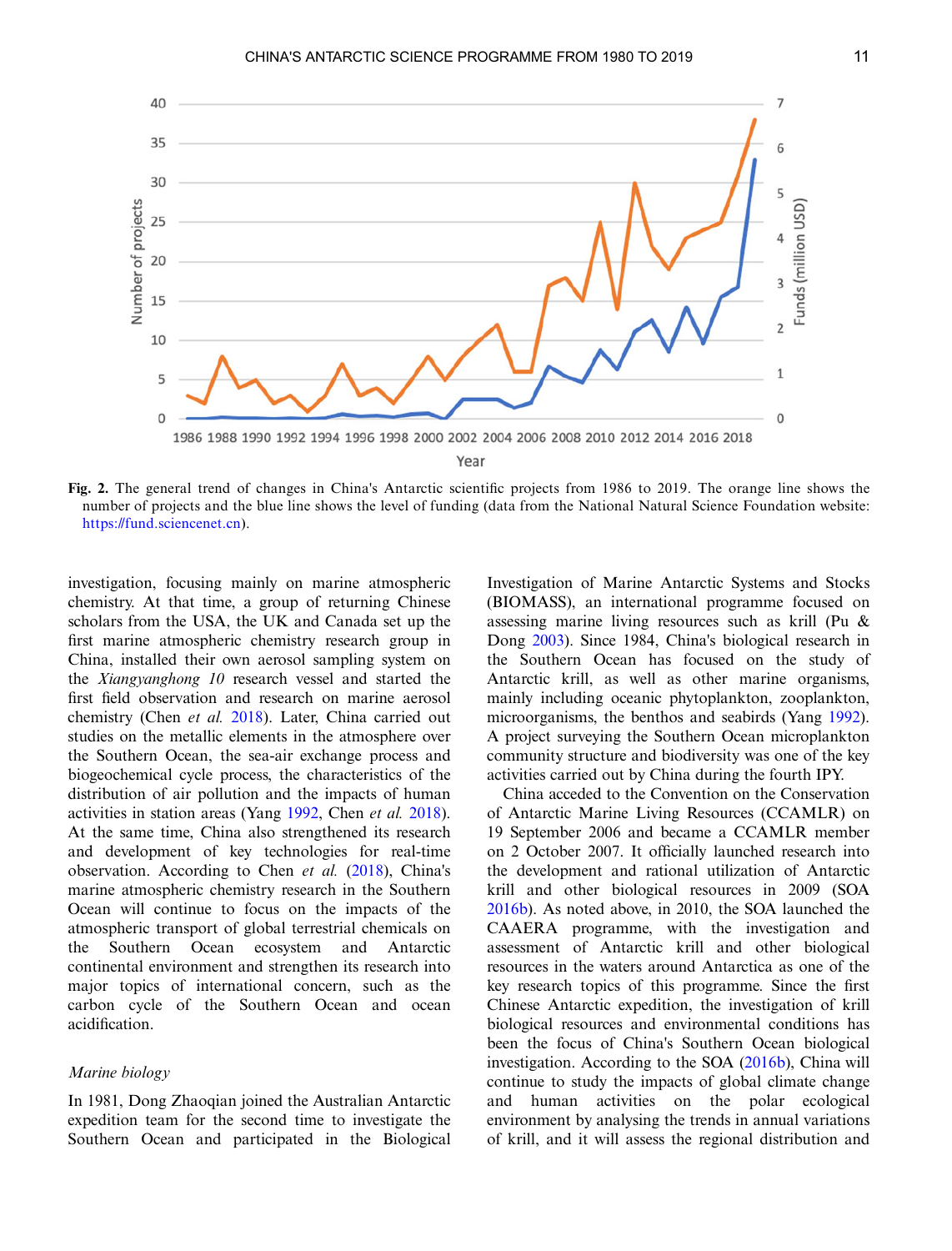development potential of krill resources to provide a basis for the rational development, utilization and protection of krill. They noted the importance of resource conservation in terms of Antarctic marine microorganisms in order to provide preliminary information for the research and utilization of microbial genetic resources.

#### Initial view of China's Antarctic science programme

During the four decades from 1980 to 2020, China's Antarctic science programme has developed from a single discipline to multidisciplinary comprehensive research. The development of China's Antarctic science programme can also be studied through an analysis of projects funded by the National Natural Science Foundation (NSFC) between 1986 and 2019.

[Figure 2](#page-10-0) shows the trends in the numbers of Chinese Antarctic projects and the amounts of funding over time from 1986 to 2019 (in millions of dollars; 1 US dollar  $= 6.5$ ) renminbi). The orange line in [Fig. 2](#page-10-0) shows the numbers of projects and the blue line in [Fig. 2](#page-10-0) shows the amounts of funds. The data are derived from the NSFC website [\(https://fund.sciencenet.cn\)](https://fund.sciencenet.cn). The website includes data on the projects approved by the NSFC and the amounts of funding since 1986. In order to gain a general understanding of China's Antarctica-related projects, the names of projects with 'Nanji' [Antarctica] in their titles were searched for. As the projects in 2020 and 2021 have not been fully counted, 2019 was chosen as the final year for analysis.

It is obvious that both the numbers of projects and the amounts of funding are growing rapidly. The numbers of projects have grown from ∼10 in 1988 to ∼40 in 2020, and the project funds have grown from tens of thousands of dollars to millions of dollars. It can also be seen that the numbers of projects and the amounts of funding behave consistently; that is, when the numbers of projects increase, the amounts of funding also increase. The IPY in 2007–2008 and CAAERA in 2012 (mentioned above) can explain the high points in 2008 and 2012, with pronounced increases in the numbers of projects and investments. On the whole, the numbers of projects and funding level for China's Antarctic projects have been on the rise and are apparently still increasing.

In an earlier study, Anne-Marie Brady analysed funding for the PRIC's polar (i.e. both Antarctica and Arctic) programmes from 1991 to 2009. She found that the PRIC had received US\$44 million (at the 2017 exchange rate) from several different funders over these two decades. The major sponsors were the NSFC, the SOA and the Ministry of Science and Technology of China, which funded 63, 58 and 45 projects, respectively (Brady 2017). However, our paper analyses the funding of

Antarctic programmes across the country (not just those of the PRIC), but we have so far only looked at the NSFC's investment in them. According to our results, from 1991 to 2009, the NSFC funded 149 Antarctic projects with ∼US\$5.5 million in funds (at the current exchange rate).

#### Conclusion

The White Paper on China's Antarctic activities published in 2017 notes that China would increase its investment in Antarctic work and enhance its logistical support, scientific research and environmental protection capabilities. The White Paper also stated that China would raise public awareness of Antarctica in the hope that China could play a more active and constructive role in the future global governance of Antarctica. After years of learning from other countries, such as Australia and New Zealand, and conducting independent scientific investigations, China's Antarctic science is now growing. It has made achievements in geology and geomorphology, glaciology, atmospheric physics, astronomy, marine science, etc., and has received international attention.

This paper has provided a short historical treatment of the development of China's Antarctic science programme over the past 40 years, focusing on administration, logistics and science. This research highlights the opportunities and challenges that arose from the initial, individual efforts through to the management of CHINARE by an assessment of China's comprehensive Antarctic research and logistics programme. The paper shows the widening and deepening of China's Antarctic infrastructure, scientific research and international participation. At the same time, it is clear that China's scientific research in some fields will continue to strengthen. This analysis shows that, through its growing logistical capacity and deepening scientific research, China's aspiration to become a major polar power is being realized in Antarctica.

#### Acknowledgements

We would like to thank Associate Professor Jeffrey McGee and Associated Professor Nengye Liu for their insightful comments and suggestions regarding this paper. The authors, however, remain responsible for any errors of omission or commission. We also thank two anonymous reviewers for their feedback.

## Author contributions

MZ - conceptualization, investigation, methodology, writing original draft. MH - writing, reviewing and editing.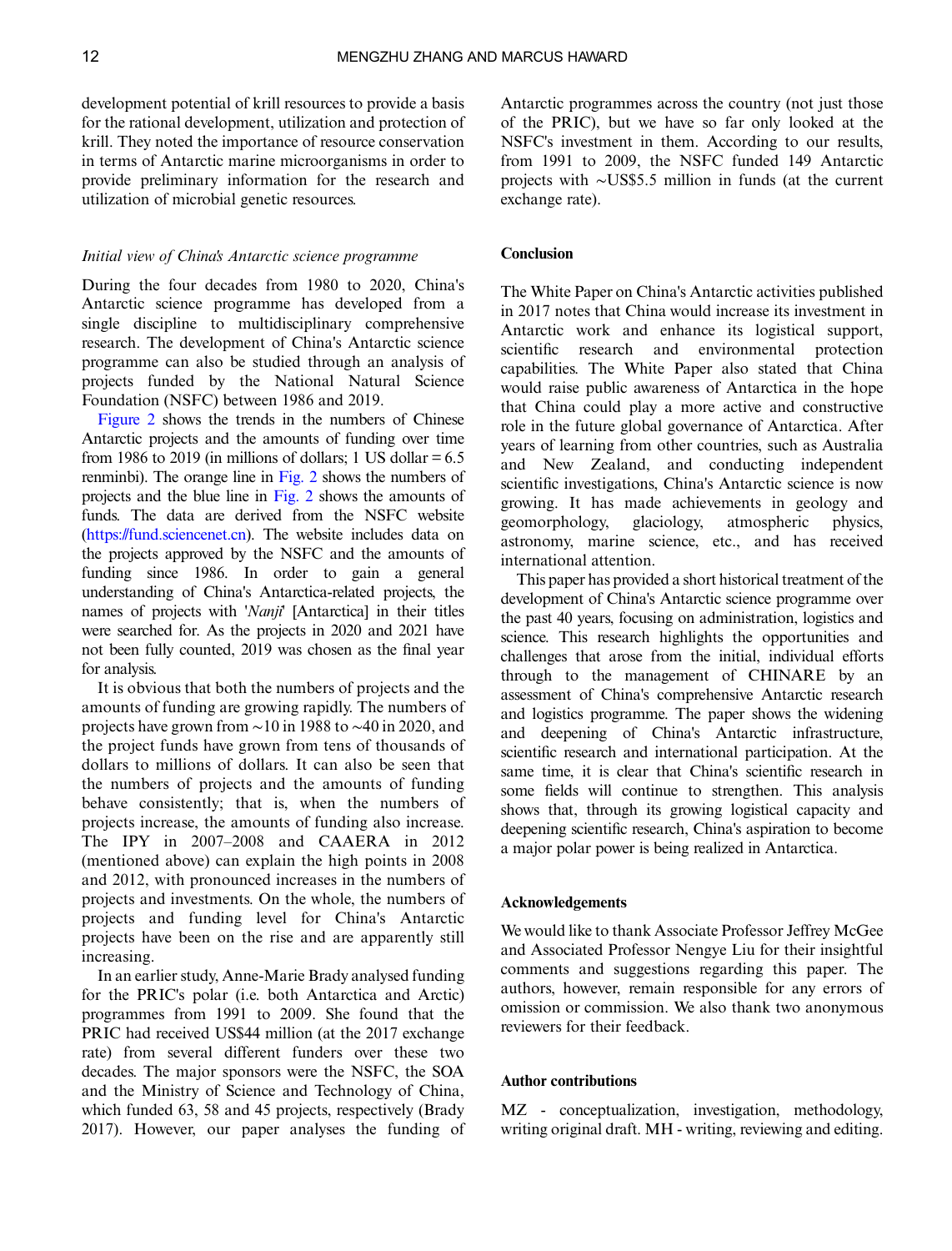#### <span id="page-12-0"></span>**References**

- AUSTRALIAN ANTARCTIC DATA CENTRE. 2008. Xiongmao Matou. Retrieved from [https://data.aad.gov.au/aadc/gaz/display\\_name.cfm?gaz\\_id=138001](https://data.aad.gov.au/aadc/gaz/display_name.cfm?gaz_id=138001)
- BERGIN, A. & PRESS, T. 2020. Eyes wide open: Managing the Australia-China Antarctic relationship. Retrieved from [https://www.](https://www.aspi.org.au/report/eyes-wide-open-managing-australia-china-antarctic-relationship) [aspi.org.au/report/eyes-wide-open-managing-australia-china-antarctic](https://www.aspi.org.au/report/eyes-wide-open-managing-australia-china-antarctic-relationship)[relationship](https://www.aspi.org.au/report/eyes-wide-open-managing-australia-china-antarctic-relationship)
- BRADY, A.-M. 2017. China as a polar great power. Cambridge: Cambridge University Press, 274 pp.
- CAA. 2003. Jidi kaocha [Antarctic expedition]. In Z. SUN, ed. 2002 Zhongguo haiyang nianjian [2002 China Ocean Yearbook]. Beijing: Haiyang chubanshe.
- CAA. 2006. Jidi gongzuo [Polar activities]. In H. WANG, ed. 2006 Zhongguo haiyang nianjian [2006 China Ocean Yearbook]. Beijing: Haiyang chubanshe.
- CAA. 2008. Jidi gongzuo [Polar activities]. In 2008 Zhongguo haiyang nianjian [2008 China Ocean Yearbook]. Beijing: Haiyang chubanshe.
- CAA & PRIC. 2012. Jidi Gongzuo [Polar activities]. In H. WANG, ed. 2012 Zhongguo haiyang nianjian [2012 China Ocean Yearbook]. Beijing: Haiyang chubanshe.
- CAA & PRIC. 2014. Jidi gongzuo [Polar activities].In H. WANG, ed. 2014 Zhongguo haiyang nianjian [2014 China Ocean Yearbook]. Beijing: Haiyang chubanshe.
- CAA & PRIC. 2016. Jidi gongzuo [Polar activities]. In J. FANG, ed. 2015 Zhongguo haiyang nianjian [2015 China Ocean Yearbook]. Beijing: Haiyang chubanshe.
- CENTRAL COMMITTEE OF THE COMMUNIST PARTY OF CHINA. 2015. Zhonggong zhongyang guanyu zhiding 'shisanwu' guihua de jianyi [The Central Committee of the Chinese Communitist Party's proposal on formulating the 13th Five-Year Plan]. Retrieved from [http://www.](http://www.gov.cn/xinwen/2015-11/03/content_2959432.htm) [gov.cn/xinwen/2015-11/03/content\\_2959432.htm](http://www.gov.cn/xinwen/2015-11/03/content_2959432.htm)
- CHEN, L. 1999. Jidi kaocha [Polar expedition]. In W. YANG, ed. 1997–1998 Zhongguo haiyang nianjian [1997–1998 China Ocean Yearbook]. Beijing: Haiyang chubanshe.
- CHEN, L. 2010. Zhongguo nanji kaocha [China's Antarctic expedition]. In S. GAO, ed. Shijie zhishi nianjian [World affairs almanac]. Beijing: Shijie zhishi chubanshe.
- CHEN, L., WANG, J., ZHAN, L., QI, D., ZHANG, L., GAO, Z., et al. 2018. Zhongguo nandayang haiyang daqi huaxue yanjiu jinzhan [Progress in Chinese research on marine atmospheric chemistry over the Southern Ocean]. Jidi yanjiu, 30, 221–234.
- CHEN, Y., LV, C. & ZHANG, Y. 1988. Haiyang diaocha [Marine investigation]. In W. YANG, ed. 1986 Zhongguo haiyang nianjian [1986 China Ocean Yearbook]. Beijing: Haiyang chubanshe.
- CHEN, Z. & ALLISON, I. 2016. Some aspects of Chinese-Australian cooperation in Antarctic research over the past forty years. Advances in Polar Science, 27, 126–137.
- CHINESE COMMITTEE ON ANTARCTIC RESEARCH. 1989. Chinese Antarctic research report to SCAR. Retrieved from [https://www.scar.org/](https://www.scar.org/library/national-member-reports/china/) [library/national-member-reports/china/](https://www.scar.org/library/national-member-reports/china/)
- CUI, J. 2008. Jiemi zhongguo nanji kunlunzhan [Unveiling China's Kunlun Station in Antarctica]. Retrieved from [http://www.ccchina.](http://www.ccchina.org.cn/Detail.aspx?newsId=10758&TId=57) [org.cn/Detail.aspx?newsId=10758&TId=57](http://www.ccchina.org.cn/Detail.aspx?newsId=10758&TId=57)
- DONGCHEN, E. & ZHANG, S. 2012. Progress and prospects in Chinese Antarctic surveying, mapping and remote sensing studies. Advances in Polar Science, 23, 1–8.
- FAN, C. 2018. Gaige kaifang 40 nian lai zhongguo keji tizhi gaige yu fazhan yantaohui huiyi zongshu [Summary of the symposium on the reform and development of China's scientific and technological system in the past 40 years of reform and opening up]. Science of Science and Management of S. &. T., 39, 3-6.
- GRAY, A.D. & HUGHES, K.A. 2016. Demonstration of 'substantial research activity' to acquire consultative status under the Antarctic Treaty. Polar Research, 35, 34061.
- GUO, P. 2009. Zhongguo jiaru nanji tiaoyue de muhou licheng [Behind the scenes of China's accession to the Antarctic Treaty]. Zhongguo haiyang bao. Retrieved from [https://www.unionp.net/guanli/jsjc/4514.](https://www.unionp.net/guanli/jsjc/4514.html) [html](https://www.unionp.net/guanli/jsjc/4514.html)
- HAO, J. 2013. Zhang Qingsong: wangbuliao de nanji [Zhang Qingsong: unforgettable Antarctica]. Zhongguo kexue bao. Retrieved from [http://www.igsnrr.cas.cn/news/kyjz/202104/t20210430\\_6007448.html](http://www.igsnrr.cas.cn/news/kyjz/202104/t20210430_6007448.html)
- HARRINGTON, J. 2017. China, global ecopolitics and Antarctic governance: converging paths? Journal of Chinese Political Science, 22, 37–56.
- HARVEY, R. 2003. The origin and significance of Antarctic meteorites. Geochemistry, 63, 93–147.
- HE, L. 2016. Zhongguo canyu nanji zhili de guoji hezuo zhanlue yanjiu [China's engagement strategy in the Antarctic governance]. Wuda guojifa pinglun, 19, 300–320.
- HONG, N. 2021. China and the Antarctic: presence, policy, perception, and public diplomacy. Marine Policy, 134, 104779.
- INSTITUTE FOR MARINE AND ANTARCTIC STUDIES. 2014. Chinese Students Arrive for Innovative University Collaboration. Retrieved from [https://](https://www.imas.utas.edu.au/news/news-items/chinese-students-arrive-for-innovative-university-collaboration) [www.imas.utas.edu.au/news/news-items/chinese-students-arrive-for](https://www.imas.utas.edu.au/news/news-items/chinese-students-arrive-for-innovative-university-collaboration)[innovative-university-collaboration](https://www.imas.utas.edu.au/news/news-items/chinese-students-arrive-for-innovative-university-collaboration)
- LIU, X. 2018. Xinzhongguo canyu quanyu haiyang zhili de jincheng ji jingyan [The process and experience of new China's participation in global ocean governance]. Zhongguo haiyang daxue xuebao (shehui kexue ban), 1, 18–25.
- LU, L. & BIAN, L. 2011. Jin 30 nian zhongguo jidi qixiang kexue yanjiu jinzhan [Progress of research on polar meteorological sciences in China over the last third decades]. Jidi yanjiu, 23, 1–10.
- LUO, S. 2012. Zhongguo qidong nanbeiji huanjing zonghe kaocha yu pinggu jidi zhuanxiang [China launches the polar project: Comprehensive Arctic and Antarctic Environment Research & Assessment] [Press release]. Retrieved from [http://news.sciencenet.cn/](http://news.sciencenet.cn/htmlnews/2012/2/260275.shtm) [htmlnews/2012/2/260275.shtm](http://news.sciencenet.cn/htmlnews/2012/2/260275.shtm)
- MERRIAM-WEBSTER. n.d. Big science. Retrieved from [https://www.](https://www.merriam-webster.com/dictionary/big%20science) [merriam-webster.com/dictionary/big%20science](https://www.merriam-webster.com/dictionary/big%20science)
- MINISTRY OF FOREIGN AFFAIRS OF THE PEOPLE'S REPUBLIC OF CHINA. 2017. Zhang Gaoli: adhere to the principle and spirit of the Antarctic Treaty to better understand, protect and utilize the Antarctica. Retrieved from [https://www.fmprc.gov.cn/mfa\\_eng/zxxx\\_662805/t1465158.shtml](https://www.fmprc.gov.cn/mfa_eng/zxxx_662805/t1465158.shtml)
- MOE. 2010. Gaoxiao yaowei guojia shishi haiyang zhanlue zuochu xingongxian [Universities should make new contributions to the implementation of the national marine strategy]. Retrieved from <https://archive.fo/i3O4h#selection-199.0-199.17>
- PAN, M. 2014. Zhongguo jidi kaocha shiye de lishi yu xianzhuang [The history and present situation of China's polar expedition]. Jidi guoji wenti yanjiu tongxun, 3, 54–62.
- PANG, X., LIU, Q., JI, Q. & ZHAO, X. 2017. Beiji hangdao shihangxing yanjiu xianzhuang yu zhanwang [Research status and prospect of arctic waterway seaworthiness]. Dili kongjian xinxi, 11, 1–5.
- PRIC. 2021. Zhongguo di 37 ci nanji kaochadui zuzhi kaizhan 'lianghui' jingshen xuexi yantao [The 37th Chinese Antarctic expedition held a seminar on learning the spirit of 'Two Sessions']. Retrieved from [https://www.pric.org.cn/detail/News.aspx?id=91EAC9AB-5787-47B9-](https://www.pric.org.cn/detail/News.aspx?id=91EAC9AB-5787-47B9-96D3-4051C15495CF) [96D3-4051C15495CF](https://www.pric.org.cn/detail/News.aspx?id=91EAC9AB-5787-47B9-96D3-4051C15495CF)
- PU, S. & DONG, Z. 2003. Pulizi wan fujin wuli haiyangxue yanjiu jinzhan [Progress in physical oceanography studies of Prydz Bay and its adjacent oceanic area]. Jidi yanjiu, 15, 53–64.
- QIN, D., REN, J. & SHICHANG, K. 1998. Zhongguo nanji bingchuan yanjiu 10 nian huigu yu zhanwang [Retrospect and prospect on the study of Antarctic glaciology in China in the last 10 years]. Bingchuan dongtu, 20, 227–232.
- QIN, W. 1997. Jidi kaocha [Polar expedition]. In 1994–1996 Zhongguo haiyang nianjian [1994–1996 China Ocean Yearbook]. Beijing: Haiyang chubanshe.
- QIU, J. 2012. China aims high from the bottom of the world. Nature, 10.1038/nature.2012.11291.